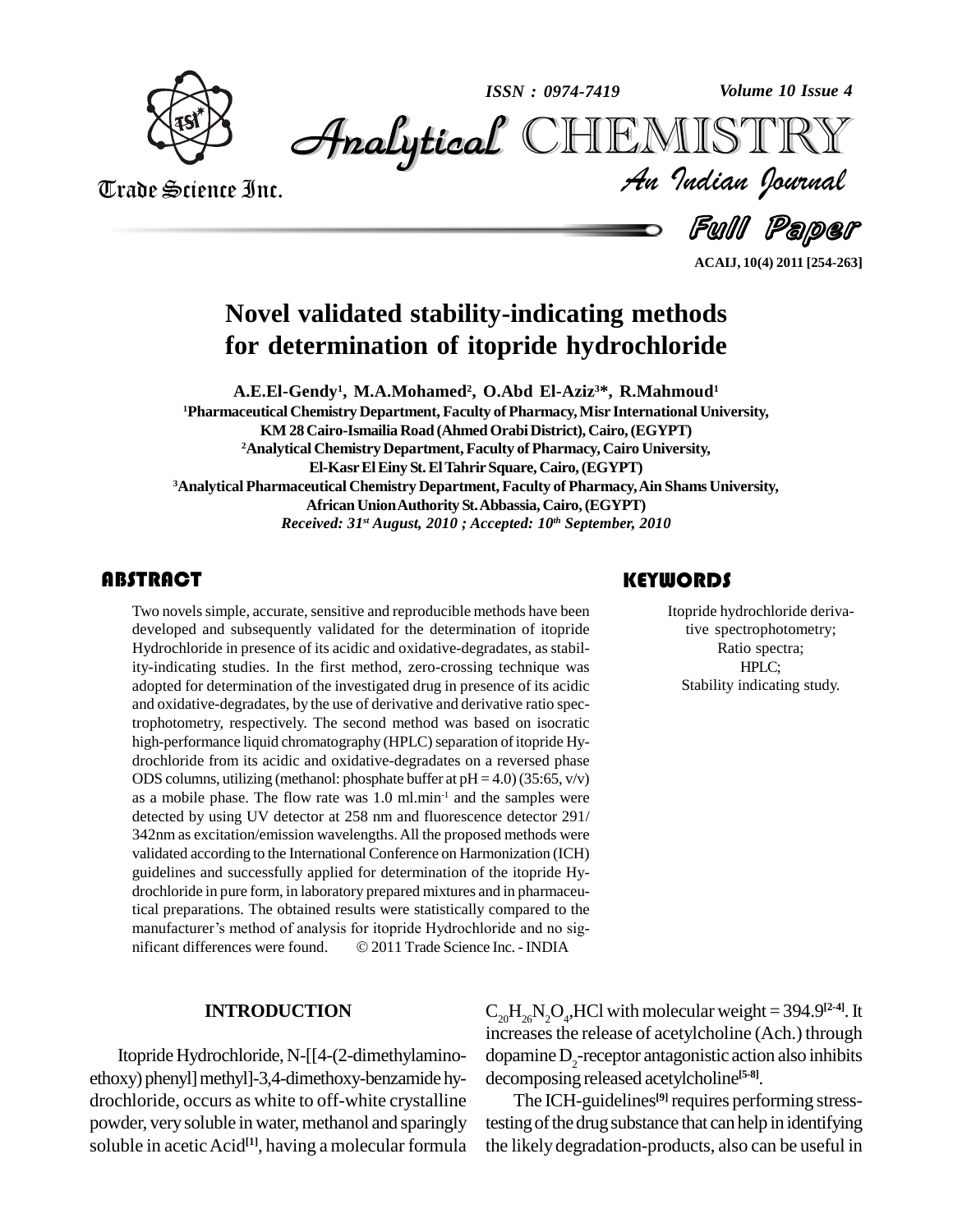

**Figure 1 : Chemicalstructure of itopride**

establishing the degradation-pathways and validating the stability-indicating power of the analytical procedures used. Moreover, validated stability-indicating method should be applied in the stabilitystudy **[10]**. Stability-in dicating methods can be specific one that evaluates the drug in the presence of its-degradation products, ex cipients and additives<sup>[11]</sup>. In this perspective, few analytical methods employed for the determination of the investigated drug, including colorimetry<sup>[12]</sup>, spectrophotometry **[13-17]**, high performance liquid chromatogra phy **[13,18-24]** and high performance thin layer chromatography **[20,25,26]**.

The present work establishes new simple, accurate, rapid and reproducible technique stability indicating spectrophotometric and chromatographic methods for the determination of itopride hydrochloride in the presence of its acidic and oxidative-degradates, which can be used for the routine quality control analysis of these drugs in raw material and pharmaceutical formulations and for stability studies.

#### **MATERIALSAND METHODS**

#### **Chemicals and reagents**

provided by ORBIT IMPEX, and certified to contain of 100 98.50 %. Ganaton tablets: batch number: 76583/3J/ L,manufactured byEl kahira-Pharmaceuticals,A.R.E., under license of Abbott's pharmaceutical company. Each tablet waslabeled to contain 50 mg of itopride hydro chloride.

Acetonitrile, methanol and bi-distilled water (Riedeldehaen, Sigma-Aldrich, Germany), Hydrochloric acid jector Agilent 1200 series, 20 µl loop and a fluores-(Adwic), aqueous 5.0M, sodium hydroxide (Adwic) aqueous, 5.0M, chloroform (Adwic), hydrogen per oxide 30% (E. Merck,Germany), O-phosphoric acid (Adwic) triethylamine (Fluka) and TLC aluminium plates



**Itopridehydrochloride acidic degradation**



**Itopridehydrochlorideoxidativedegradate**

are of spectroscopic and chromatographic analytical<br>grade. Bi-distilled water is used throughout the whole<br>work and is indicated by the word 'water'. grade.Bi-distilled wateris used throughout the whole

#### **Instruments**

Itopride hydrochloride authentic drug was kindly first derivative  $(D^1)$  and  $'\Delta\lambda = 8$  nm and scaling factor Adouble-beam Shimadzu (Japan) UV-VIS Spectrophotometer (UV-1601 PC), model TCC-240 A; connected to an IBM compatible computer and HP 695CDeskJet printeris used.The bundled software is UVPC personal spectroscopy software version 3.7 (Shimadzu). The spectral bandwidth is 2 nm and the wavelength scanning speed was 2800.0 nmmin -1 .The absorption spectra of the reference and the test soluwavelength scanning speed was 2800.0 nmmin<sup>-1</sup>. The<br>absorption spectra of the reference and the test solu-<br>tions are recorded in1.0-ml quartz cells at 25.0°C, usabsorption spectra of the reference and the test solutions are recorded in 1.0-ml quartz cells at  $25.0^{\circ}$ C, using  $^{\circ}$  $\Delta \lambda$  = 4 nm and scaling factor of 10 for computing tions are recorded in 1.0-ml quartz cells at 25.0°C, us-<br>ing ' $\Delta\lambda$  = 4 nm and scaling factor of 10 for computing<br>first derivative (D<sup>1</sup>)' and ' $\Delta\lambda$  = 8 nm and scaling factor ing ' $\Delta \lambda = 4$  nm and scaling factor of 10<br>first derivative (D<sup>1</sup>)' and ' $\Delta \lambda = 8$  nm ar<br>of 100 for third (D<sup>3</sup>) derivatives'.

*An*chromatographic separation was performed using *IS*<br>*IS* and C25<br>*P* amperature.<br>*ISTRY*<br>*ISTRY*<br>*Indian Iournal*  $(150\times4.6$  mm I.D.) Agilent eclipse XDB C18 and C25 pre-coated with silica gel 60  $F_{254}$  (E.Merck). Ultrasonic vibrator, (J.P Selecta'S-a; CD 300513<br>All chemical and reagents used through this work Espain). Disposible membrane filters, 0.45  $\mu$ m, (Agilent The HPLC (Agilent Hewlett Packard series) in strument was equipped with a model series 1100 pump, manual injector Agilent  $1100$  series,  $20 \mu$ l loop and a UV-visible wavelength detector Agilent 1100 series. The HPLC (Agilent Hewlett Packard series) instrument was<br>equipped with a model series 1200 pump, manual in-<br>jector Agilent 1200 series, 20 µl loop and a fluoresequipped with a model series 1200 pump, manual incence wavelength detectorAgilent 1200 series. The cence wavelength detector Agilent 1200 series. The<br>chromatographic separation was performed using<br>(150×4.6 mm I.D.) Agilent eclipse XDB C18 and C25 chromatographic separation was performed using<br>(150×4.6 mm I.D.) Agilent eclipse XDB C18 and C25<br>columns (5µm particle size) at ambient temperature. (150×4.6 mm I.D.) Agilent eclipse XDB C18 and C25<br>columns (5µm particle size) at ambient temperature.<br>Ultrasonic vibrator, (J.P Selecta'S-a; CD 300513 columns (5µm particle size) at ambient temperature.<br>Ultrasonic vibrator, (J.P Selecta'S-a; CD 300513<br>Espain). Disposible membrane filters, 0.45µm, (Agilent

**Analytical** CHEMISTRY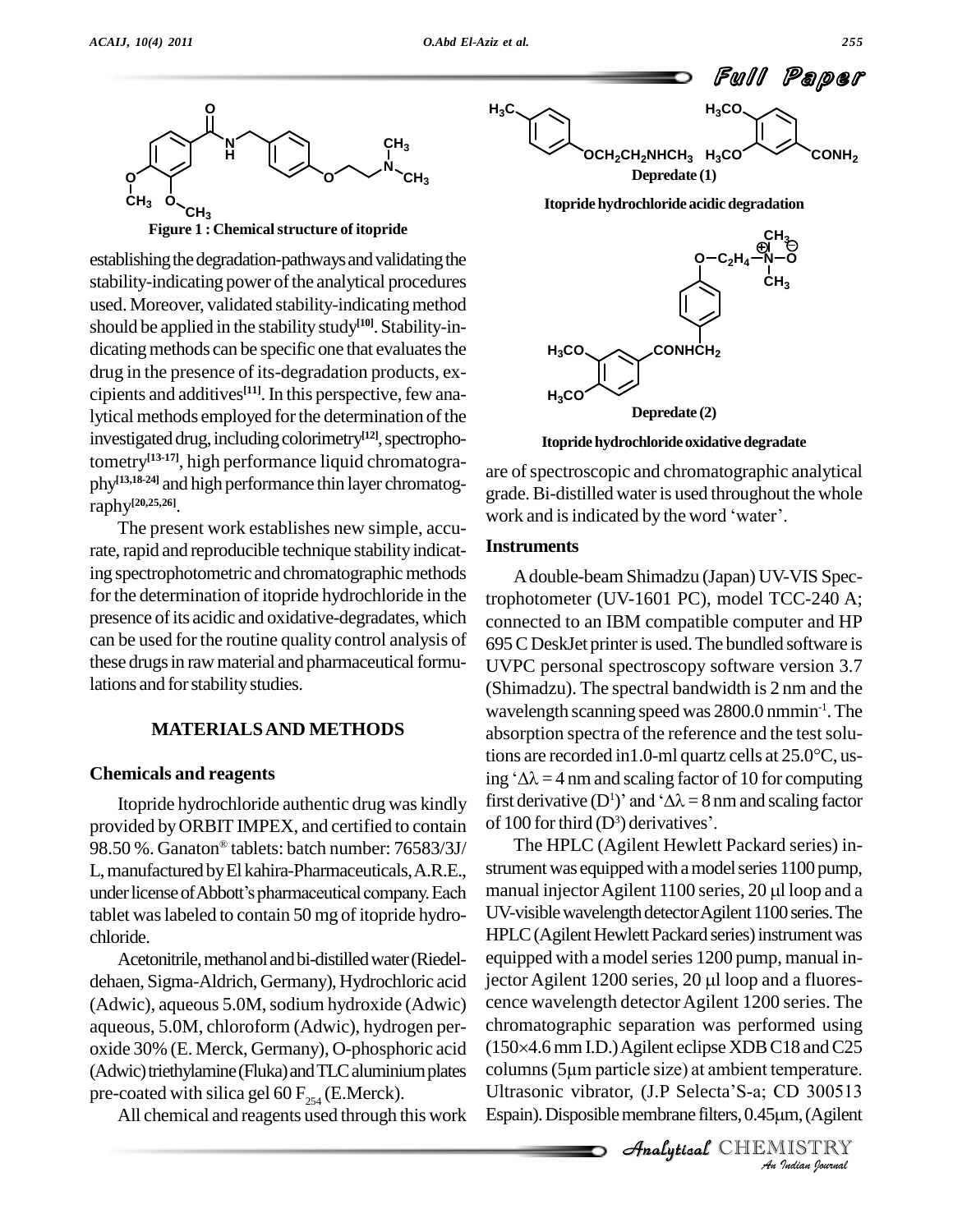3150-0576).

A (Jenway 3510, UK) pH-meter, equipped with combined glass electrode for pH adjustment.

#### **Standard solutions**

#### **Standard solutions of the studied drugs**

Stock standard solutions of itopride hydrochloride, **Standard solutions of the studied drugs** (2) Fin<br>
Stock standard solutions of itopride hydrochloride, spectro<br>
having concentration of  $(20.0 \,\mu g.m^{1-1})$  were prepared in water, which is used also as working standard solutions.

#### **Standard solution of degradates**

#### **(1) Standard solution of acidic-degradate**

Stock standard solution of itopride hydrochloride acidic-degradate was prepared by refluxing 0.005 gm of itopride hydrochloride with 10.0 ml of 5.0 N HCl for 3 hours at 100 $^{\circ}$ C, cooling, neutralizing the media<br>with 5.0 M NoOH and making volume to 250 ml with the devisor's spectra, then the first  $(DR<sup>1</sup>)$  and the third with 5.0 M NaOH and making volume to 250 ml with water, which is used also as working standard solutions.

#### **(2) Standard solution of oxidative-degradate**

Stock standard solution of itopride hydrochloride oxidative-degradate was prepared by refluxing 0.005 gm of itopride hydrochloride with 20.0 ml of 30%  $H_2O_2$  (3) oxidative-degradate was prepared by refluxing 0.005 tion wa<br>gm of itopride hydrochloride with 20.0 ml of 30%  $H_2O_2$  (3) Chi<br>for 2 hours at 100°C, cooling, and making volume to drochl 250 ml with water, which is used also as working standard solutions, which is used also as working standard solutions.

Complete degradation was checked byusingTLC system; silica gel 60 F254 plates and chloroform: methanol(50: 50, v/v) as a developing system.

#### **Procedures**

drochloride in presence of its acid and oxidative degradates:

#### **(1) First(D<sup>1</sup>) and third (D<sup>3</sup>) derivative spectrophotometric method**

ml volumetric flasks, and diluted to volume with water con *I* diluted to vo<br>
range of 1.0-<br> *L*ively. The variative spe<br> *ISTRY* From standard working solution of itopride hydrochloride, aliquots were transferred into a series of  $10<sup>-1</sup>$ . Under m volumetric flasks, and diluted to volume with water condition to obtain a concentration range of  $1.0-12.0 \mu g.m<sup>1</sup>$  and jected is ml volumetric flasks, and diluted to volume with water<br>to obtain a concentration range of 1.0-12.0  $\mu$ g.ml<sup>-1</sup> and jec<br>3.0-12.0  $\mu$ g.ml<sup>-1</sup>, respectively. The values of the first ead  $(D<sup>1</sup>)$  and the third  $(D<sup>3</sup>)$  derivative spectrophotometry

CHEMISTRY

amplitudes were computed forthe investigated drug in presence of its acid and oxidative-degradates, at 247.20 nm and 298.20 nm, respectively. Those values were then plotted versus corresponding concentrations; and the regression equation was then computed.

#### **(2) First (DR<sup>1</sup>) and third (DR<sup>3</sup>) derivative ratio spectrophotometric method**

Calibration curve was performed by transferring aliquots of itopride hydrochloride stock standard solution into a series of 10 ml volumetric flasks, and diluting to volume with water to obtain a concentration range of tion into a series of 10 ml volumetri<br>to volume with water to obtain a co<br> $1-12 \mu g.m<sup>1-1</sup>$  and  $3-12 \mu g.m<sup>1-1</sup>$ , res -1 ,respectively.The spectra of acidic and oxidative-degradated solutions having 1-12  $\mu$ g.ml<sup>-1</sup> and 3-12  $\mu$ g.ml<sup>-1</sup>, respectitra of acidic and oxidative-degradated software. concentration 6.0 and 7.0  $\mu$ g.ml<sup>-1</sup> were scanned and stored in the instrument PC as adevisors. The spectra of itopride hydrochloride were divided separately by stored in the instrument PC as a devisors. The spectra<br>of itopride hydrochloride were divided separately by<br>the devisor's spectra, then the first (DR<sup>1</sup>) and the third  $(DR<sup>3</sup>)$  derivative of the ratio spectra were computed for the investigated drug in presence of its acid and oxidative-degradates, at 254.20 nm and 301.40 nm, re spectively.Those values were then plotted versus corresponding concentrations; and the regression equation wasthen computed.

### **(3)Chromatographicdeterminationofitopridehy drochloride in presence of its acid and oxidative degradates**

Chromatographic determination of itopride hydrochloride in presence of its acid and oxidative-degradates,<br>using UV-HPLC:<br>Stationary phase, XDB C18 column (5µm, usingUV-HPLC:

Spectrophotometric determination of itopride hy- 'degassed and filtered' mobile phase and UV detection <sup>-1</sup> and jected in triplicate, the average peak area obtained for using UV-HPLC:<br>Stationary phase, XDB C18 column (5µm,<br>150×4.6mm),methanol: phosphate buffer 'pH4.0' in a ratio (35:65, v/v) with a flow rate was  $1.0$  ml.min<sup>-1</sup> as nm), methanol: phosphate buffer 'pH 4.0' in<br>:65, v/v) with a flow rate was 1.0 ml.min<sup>-1</sup> as<br>and filtered' mobile phase and UV detection at 258 nm, were the chromatographic conditions adopted. Construction the calibration curve was performed by transferring aliquots of itopride hydrochloride stock standard solution into a series of 10ml volu metric flasks and diluting with the mobile phase to the ride stock standard solution into a series of 10 ml volumetric flasks and diluting with the mobile phase to the volume, having a concentration range of 1.0-7.0 µg.ml<sup>1</sup>. Under the previously mentioned chromatographic condi <sup>1</sup>. Under the previously mentioned chromatographic each concentration was plotted versus concentration and the regression equation was then computed.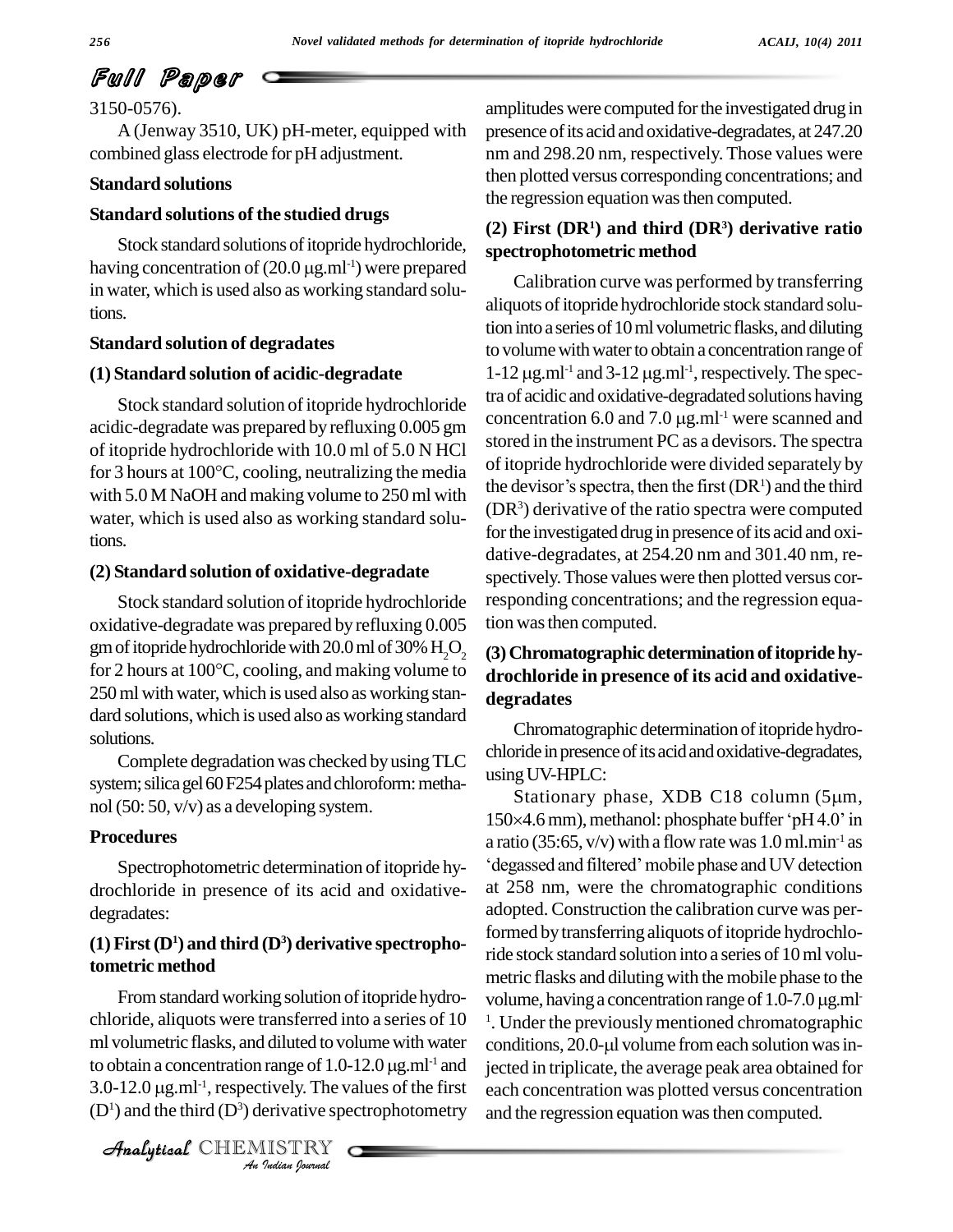

**Figure 2a :Zero order absorption spectra of itopride hydro chloride (-) and its acidic-degradates(Ö),[8.00µg.ml** chloride  $\left(-\right)$  and its acidic-degradates  $\left(\ldots\right)$ ,  $\left[8.00\mu\text{g.m}\right]$ <sup>1</sup> each]



**Figure 3a :Firstderivative spectra (D<sup>1</sup>) ofitopridehydrochlo- Figure 3a** : First derivative spectra (D<sup>1</sup>) of<br>**Figure 3a : First derivative spectra (D<sup>1</sup>) of :<br>ride (-) and its acid-degradates (...)** 



**Figure 4a :Firstderivative of ratio spectra (DR<sup>1</sup>)for different concentrations (2.0- 12.0 µg.ml**<br> **concentrations (2.0- 12.0 µg.ml<sup>-1</sup>) of itopride hydrochloride** ent concentrations (2.0- 12.0 µg.ml<sup>-1</sup>) of itopride hydrochloride ent co Figure 4a : First derivative of ratio s<br>concentrations (2.0- 12.0 µg.ml<sup>-1</sup>) o<br>at 254.40 nm, using 6.0 µg.ml<sup>-1</sup> of i **-1 of its acidic-degradates as a divisor**

#### **(4)Chromatographicdeterminationofitopridehy drochloride in presence of its acid and oxidative degradates, using fluorescence-HPLC**

Stationary phase, XDB C25 column  $(5 \mu m,$ degradates, using nuorescence-HPLC was provided as Stationary phase, XDB C25 column (5 $\mu$ m, equation 150×4.6 mm), methanol: phosphate buffer 'pH4.0' in Assay a ratio (35:65, v/v) with a flow rate was 1.0 ml.min<sup>-1</sup> as Tw a ratio (35:65,  $v/v$ ) with a flow rate was 1.0 ml.min<sup>-1</sup> as detection at excitation and emission wavelengths 291/ 342nm,were the chromatographic conditions adopted. Construction the calibration curve was performed by transferring aliquots of itopride hydrochloride stock standard solution into a series of 10 ml volumetric flasks and diluting with the mobile phase to the volume, havdard solution into a series of 10 ml volumetric<br>and diluting with the mobile phase to the volum<br>ing a concentration range of  $1.0-6.0 \,\mu g.ml^{-1}$ . Un <sup>-1</sup>. Under the proce previously mentioned chromatographic conditions, 20.0-



**Figure 2b :Zero order absorption spectra of itopride hydro chaloride(-)**<br>Figure 2b : Zero order absorption spectra of itopride hydre<br>chloride(-) and its oxidative-degradates(...), [8.00 µg.ml<sup>-1</sup> eacl chloride  $\left(-\right)$  and its oxidative-degradates  $\left(\ldots\right)$ ,  $\left[8.00 \,\mu\mathrm{g.m}\right]$ <sup>1</sup> each



**Figure 3b : Third derivative spectra (D<sup>1</sup>) of itopride hydro chaloride (-) chaloride (-) and its oxidative chaloride** (-) **and its** oxidative-degradates (...)



**ride at 301.40nm, using 7.0µg.ml -1 ofits oxidative-degradates Figure 4b :Third derivative of ratio spectra (DR<sup>3</sup>)for differ entity**<br> **ent** concentrations (3.0- 12.0 µg.ml<sup>-1</sup>) of itopride hydrochlo-<br> **ent** concentrations (3.0- 12.0 µg.ml<sup>-1</sup>) of itopride hydrochlo**as a divisor**

l volume fromeach solutionwasinjected in triplicate, the average peak area obtained for each concentration was plotted versus concentration and the regression equation was then computed.

#### **Assay of the pharmaceutical preparations** Æ

flask, sonicated for one hour with 25 ml of methanol, *I* methanior,<br>*Ind then the<br>2.4.2) were<br>drochloride<br><i>IISTRY* then the volume was brought to 250 ml with water, fil-Twenty tablets of Ganaton<sup>®</sup> were individually weighed to get the average weight of the tablets and finely powdered, respectively.Asample of the pow dered tablets, claimed to contain 0.005 gm of itopride hydrochloride was transferred to 250 ml volumetric tered to prepare stock standard solution and then the procedures mentioned under (2.4.1 and 2.4.2) were adopted. The concentrations of itopride hydrochloride

**Analytical** CHEMISTRY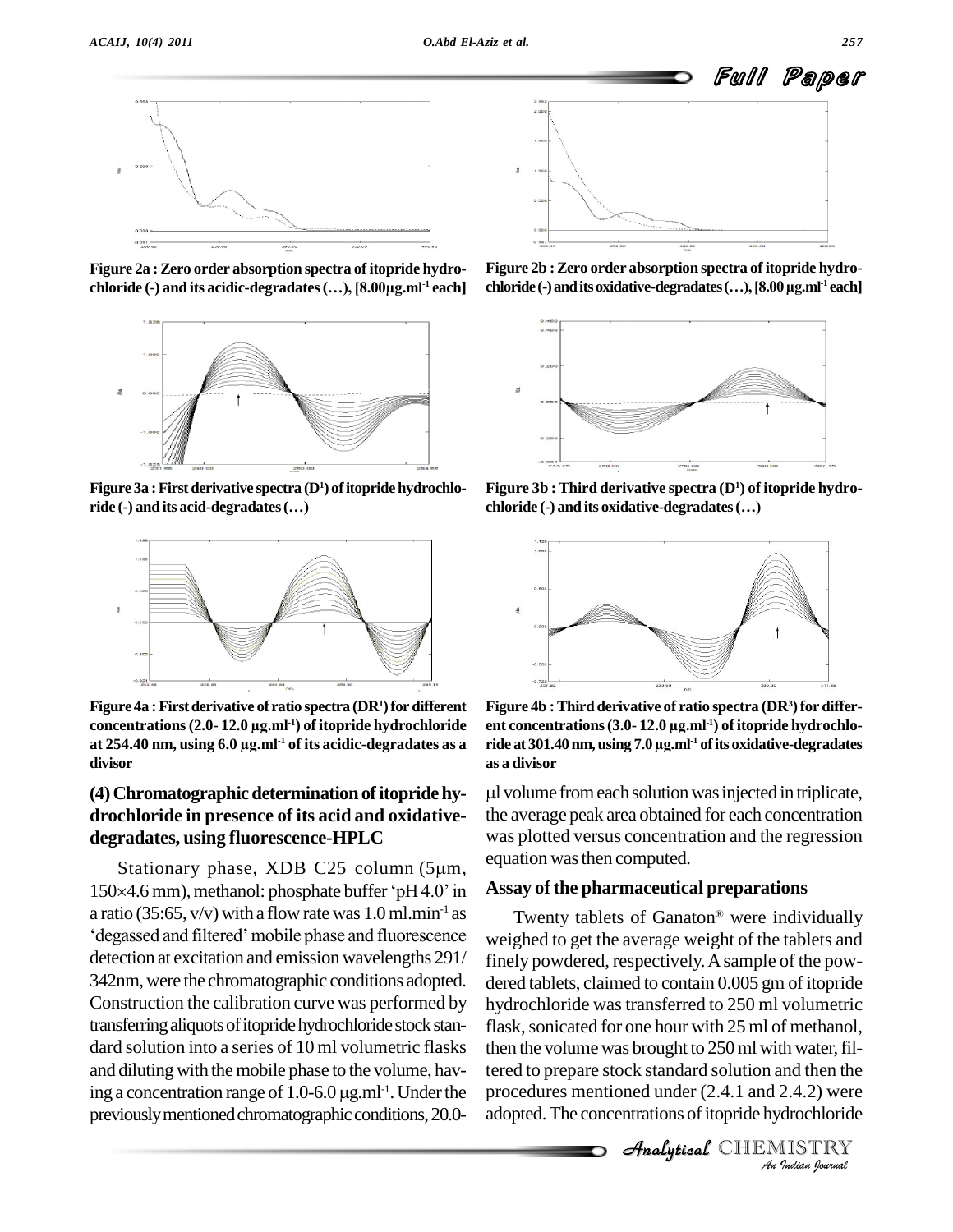

**Figure 5a : HPLC chromatogram ofitopride hydrochloride solution 4.00 µg.ml -1 , using UV-HPLC**



**Figure 5c : HPLC chromatogram of mixture solution containing itopride hydrochloride 4.00µg.ml -1 with its oxidative-** Figure 5c : HPLC chrom<mark>.</mark><br>taining itopride hydrochlo<br>degradate 4.00 µg.ml<sup>.1</sup>, usi **-1 , using UV-HPLC**



**Figure 6b : HPLC chromatogram of mixture solution conthe controller of the controller of the controller of the Figure 6b : HPLC chromatogram of mixture so<br>taining itopride hydrochloride 4.00µg.ml<sup>-1</sup> wit -1 with itsacidic-** Figure 6b : HPLC chromatogram of mixture solution con-<br>
taining itopride hydrochloride 4.00µg.ml<sup>-1</sup> with its acidic-<br>
degradates 4.00 µg.ml<sup>-1</sup>, using Fluorescence-HPLC do



**Figure 7 :LC-MS of acidic-degradates ofitopride hydrochlo ride**





**Figure 5b : HPLC chromatogram of mixture solution coninterval and the conduct of the conduct of the conduct of the conduct of the conduct of the conduct of the conduct of the conduct of the conduct of the conduct of the conduct of the conduct of the conduct of the conduct o** taining itopride hydrochloride 4.00 $\mu$ g.ml<sup>-1</sup> with its acidic-Figure 5b <mark>: HPLC chroma</mark><br>taining itopride hydrochl<br>degradates 4.00µg.ml<sup>-1</sup>, usi **-1 , using UV-HPLC**



**Figure 6a : HPLC chromatogram ofitopride hydrochloride solution 5.00µg.ml -1 , using Fluorescence-HPLC**



**Figure 6c : HPLC chromatogram of mixture solution coni**<br>Figure 6c : HPLC chromatogram of mixture<br>taining itopride hydrochloride 4.00µg.ml<sup>-1</sup> witl **-1 with its oxidative-** Figure 6c : HPLC chromatogram of mixture solution containing itopride hydrochloride 4.00µg.ml<sup>-1</sup> with its oxidative-<br>degradates 4.00µg.ml<sup>-1</sup>, using Fluorescence-HPLC



**Figure 8 : LC-MS of oxidative-degradate of itopride hydro chloride**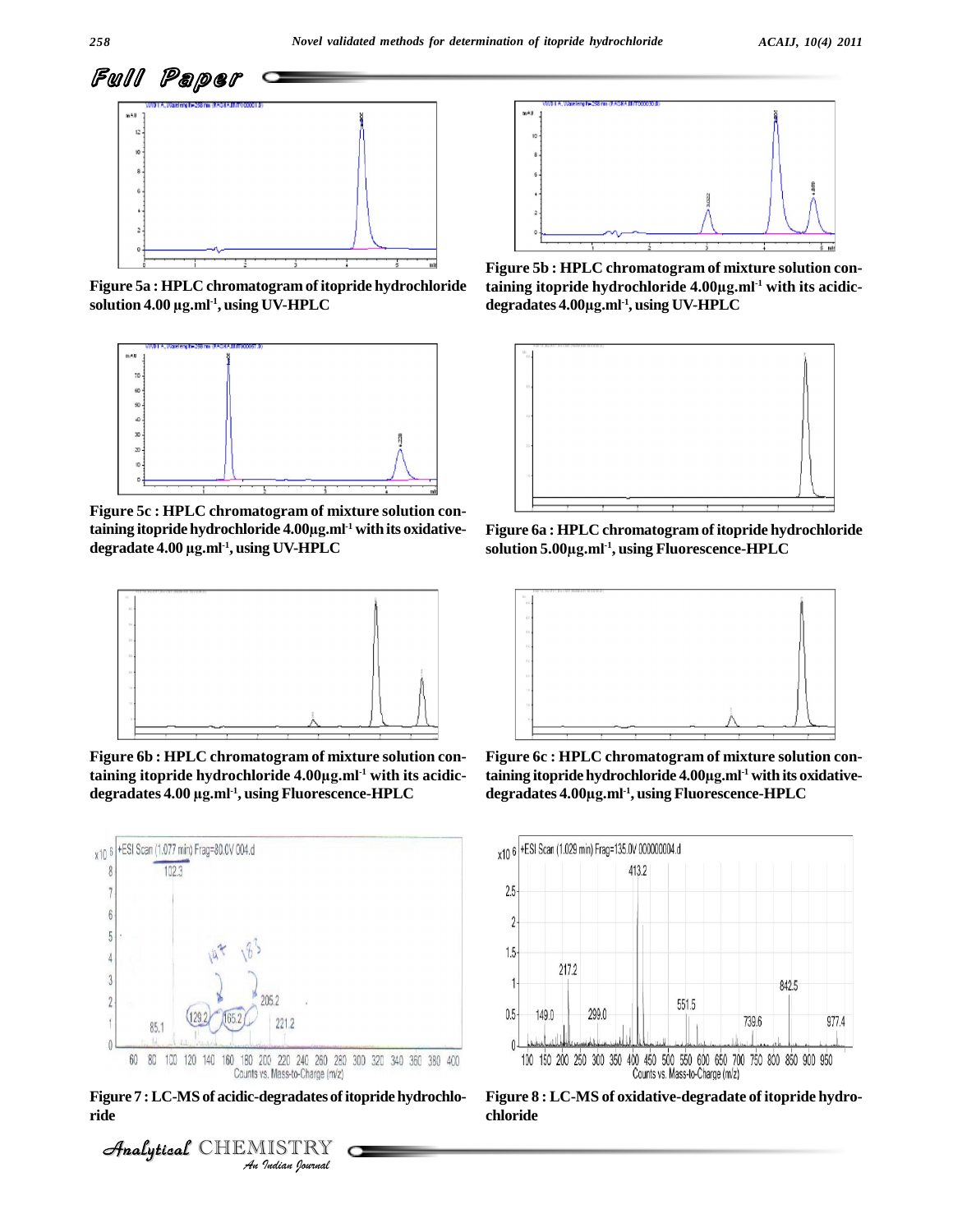#### TABLE 1a : Validation report of the proposed derivative spec**trophotometric methodsfor the determination ofitopride hy drochloride**

|                                                                | <b>Method</b>     |                                                                       |  |  |  |
|----------------------------------------------------------------|-------------------|-----------------------------------------------------------------------|--|--|--|
| <b>Parameters</b>                                              | $\mathbf{D}^1$    | $\mathbf{D}^3$                                                        |  |  |  |
| Linearity                                                      |                   | $1.0-12.0 \mu g$ .ml <sup>-1</sup> 3.0-12.0 $\mu g$ .ml <sup>-1</sup> |  |  |  |
| Slope                                                          | 0.105             | 0.016                                                                 |  |  |  |
| Intercept                                                      | 0.0223            | $-0.0017$                                                             |  |  |  |
| Correlation coefficient (r)                                    | 0.9997            | 0.9999                                                                |  |  |  |
| Accuracy <sup>a</sup>                                          | $99.96 \pm 0.39$  | $100.33 \pm 0.593$                                                    |  |  |  |
| Specificity <sup>b</sup>                                       | $98.22 \pm 0.250$ | $98.87 \pm 0.618$                                                     |  |  |  |
| <b>Precision</b>                                               |                   |                                                                       |  |  |  |
| Repeatability <sup>c</sup> 'intra-day'                         | 0.950             | 0.275                                                                 |  |  |  |
| Intermediate precision <sup>c</sup> 'inter-day'                | 0.813             | 0.287                                                                 |  |  |  |
| "Mean ±RSD (n = 6), "Mean ± RSD% (n = 6), "Mean ± RSD% (n = 9) |                   |                                                                       |  |  |  |

**TABLE1c:ValidationreportoftheproposedUV-HPLCmethod for the determination ofitopride hydrochloride**

|                                     |                                     | Method in presence of   |  |  |  |  |
|-------------------------------------|-------------------------------------|-------------------------|--|--|--|--|
| <b>Parameters</b>                   | Acidic<br>degradates                | Oxidative<br>degradates |  |  |  |  |
| Linearity                           | $1.0 - 7.0 \mu g$ .ml <sup>-1</sup> |                         |  |  |  |  |
| Intercept                           |                                     | $-15.43$                |  |  |  |  |
| Slope                               | 42.62                               |                         |  |  |  |  |
| Correlation coefficient (r)         | 0.9994                              |                         |  |  |  |  |
| Accuracy <sup>a</sup>               | $99.47 \pm 1.287$                   |                         |  |  |  |  |
|                                     | <b>Precision</b>                    |                         |  |  |  |  |
| Repeatability <sup>a</sup>          |                                     | 1.188                   |  |  |  |  |
| Intermediate precision <sup>a</sup> |                                     | 1.120                   |  |  |  |  |
| _ _ _ _                             |                                     |                         |  |  |  |  |

**<sup>a</sup>Mean <sup>±</sup> R.S.D%**

**TABLE2 : Statistical comparison between the proposed [D<sup>1</sup> D<sup>3</sup> , DR<sup>1</sup> DR<sup>3</sup> , UV- HPLC and Fluorescence-HPLC] methods** TABLE 2 : Statistical comparison betwee<br>D<sup>3</sup>, DR<sup>1</sup> DR<sup>3</sup>, UV- HPLC and Fluorescenc<br>and the manufacturer's method<sup>\*</sup> for detern and the manufacturer's method<sup>\*</sup> for determination of itopride **hydrochloride**

|                                            | <b>Methods</b> |                        |                     |    |                                        |             |                                             |  |  |
|--------------------------------------------|----------------|------------------------|---------------------|----|----------------------------------------|-------------|---------------------------------------------|--|--|
| <b>Parameters</b>                          | ${\bf D}^1$    |                        | $D^3$ $DR^1$ $DR^3$ |    | U.V-<br><b>HPLC</b>                    | <b>HPLC</b> | Fluo- Manufacturer's<br>Method <sup>*</sup> |  |  |
| Mean                                       |                |                        |                     |    | 98.60 98.66 98.74 98.79 98.73          | 98.72       | 98.75                                       |  |  |
| S.D.                                       |                |                        |                     |    | 0.129 0.132 0.046 0.058 0.041          | 0.127       | 0.125                                       |  |  |
| N                                          | 10             | 10                     | 10                  | 10 | 5                                      | 5           | 5                                           |  |  |
| Variance                                   |                |                        |                     |    | 0.0168 0.0192 0.002 0.003 0.0017       | 0.0160      | 0.0155                                      |  |  |
| t-test                                     |                |                        |                     |    | $-2.23$ $-1.37$ $-0.26$ 0.528 $-0.375$ | $-0.427$    |                                             |  |  |
| Cal. t-value $2.31$                        |                | 2.26 2.75 2.75         |                     |    | 2.31                                   | 2.31        |                                             |  |  |
| F-test                                     | 1.08           | 1.24 0.135 0.219 0.111 |                     |    |                                        | 1.033       |                                             |  |  |
| Cal. F-value 5.998 5.998 0.275 0.275 0.157 |                |                        |                     |    |                                        | 6.388       |                                             |  |  |

**Values** in parenthesis are the theoretical values of  $t$  and  $F$  at  $P =$ **0.05, \*The manufacturerís method isthe HPLC method; C8 column, acetonitrile: water (30: 70, v/v) at pH 3.0, as a mobile phase with a flow rate 1.0 ml.mint -1 and detection at 220 nm** **TABLE1b :Validation report oftheproposedderivative ratio spectrophotometric methodsfor thedeterminationofitopride hydrochloride**

|                                                         |                    | <b>Method</b>                                                       |  |  |  |  |
|---------------------------------------------------------|--------------------|---------------------------------------------------------------------|--|--|--|--|
| <b>Parameters</b>                                       | DR <sup>1</sup>    | DR <sup>3</sup>                                                     |  |  |  |  |
| Linearity                                               |                    | 2.0-12.0 $\mu$ g.ml <sup>-1</sup> 3.0-12.0 $\mu$ g.ml <sup>-1</sup> |  |  |  |  |
| Slope                                                   | 0.086              | 0.081                                                               |  |  |  |  |
| Intercept                                               | 0.02               | $-0.003$                                                            |  |  |  |  |
| Correlation coefficient (r)                             | 0.9999             | 0.9995                                                              |  |  |  |  |
| Accuracy <sup>a</sup>                                   | $100.29 \pm 0.760$ | 99.26±0.809                                                         |  |  |  |  |
| Specificity <sup>b</sup>                                | 99.43±1.272        | $98.87 \pm 1.310$                                                   |  |  |  |  |
| <b>Precision</b>                                        |                    |                                                                     |  |  |  |  |
| Repeatability <sup>c</sup> 'intra-day'                  | 1.136              | 0.732                                                               |  |  |  |  |
| Intermediate precision <sup>c</sup> 'inter-day'         | 1.068              | 0.772                                                               |  |  |  |  |
| $\mathbf{r}$ . non $\ell$ of $\mathbf{r}$ , none $\ell$ | $\sim$ $\sim$      | $\sim$<br>$\sim$ $\sim$ $\sim$ $\sim$ $\sim$                        |  |  |  |  |

 $a^a$ **Mean**  $\pm$  **RSD** (**n** = **6**),  $b^b$ **Mean**  $\pm$  **RSD**% (**n** = **6**),  $c^c$ **Mean**  $\pm$  **RSD**% (**n** = 9)

**TABLE1d : Validation report ofthe proposed fluorescence- HPLCmethodfor thedeterminationofitopridehydrochloride**

|                                                                  | Method in presence of               |                        |  |  |
|------------------------------------------------------------------|-------------------------------------|------------------------|--|--|
| <b>Parameters</b>                                                | Acidic<br>degradates                | Oxidative<br>degradate |  |  |
| Linearity                                                        | $1.0 - 6.0 \mu g$ .ml <sup>-1</sup> |                        |  |  |
| Intercept                                                        | $-16.093$                           |                        |  |  |
| Slope                                                            | 80.74                               |                        |  |  |
| Correlation coefficient (r)                                      | 0.9994                              |                        |  |  |
| Accuracy <sup>a</sup>                                            | $100.01 \pm 1.314$                  |                        |  |  |
|                                                                  | <b>Precision</b>                    |                        |  |  |
| Repeatability <sup>a</sup>                                       | 0.963                               |                        |  |  |
| Intermediate precision <sup>a</sup>                              | 0.802                               |                        |  |  |
| $\mathbf{r}$ $\mathbf{r}$ $\mathbf{r}$ $\mathbf{r}$ $\mathbf{r}$ |                                     |                        |  |  |

**<sup>a</sup>Mean <sup>±</sup> R.S.D%**

**TABLE3a : Results of the laboratory prepared mixturesfor , itopridehydrochloridewithitsacidicandoxidative-degradates** by the proposed spectrophotometric method

|                      | *<br>% Recovery                                              |                                              |              |                                                |                   |                                                      |  |
|----------------------|--------------------------------------------------------------|----------------------------------------------|--------------|------------------------------------------------|-------------------|------------------------------------------------------|--|
| <b>Sample</b><br>no. | <b>Itopride</b><br>hydrochloride<br>$\mu$ g.ml <sup>-1</sup> | Acidic<br><b>&amp;oxidative</b><br>degradate |              | In the presence<br>of its acidic<br>degradates |                   | In the<br>presence of<br>its oxidative<br>degradates |  |
|                      |                                                              | $\mu$ g.ml <sup>-1</sup>                     | $D^1$        | DR <sup>1</sup>                                | $\mathbf{D}^3$    | DR <sup>3</sup>                                      |  |
|                      |                                                              |                                              | 247.20<br>nm | 254.40 298.20 301.40<br>nm                     | nm                | nm                                                   |  |
| 1                    | 8.00                                                         | 2.00                                         | 98.42        | 98.13                                          |                   | 98.41 101.13                                         |  |
| $\overline{c}$       | 8.00                                                         | 4.00                                         | 98.06        | 101.13                                         | 98.20             | 98.50                                                |  |
| 3                    | 8.00                                                         | 5.00                                         | 98.06        | 100.38                                         | 98.98             | 98.03                                                |  |
| 4                    | 8.00                                                         | 6.00                                         | 98.00        | 98.75                                          | 99.77             | 98.03                                                |  |
| 5                    | 8.00                                                         | 8.00                                         | 98.54        | 98.75                                          | 98.98             | 98.65                                                |  |
|                      | Mean                                                         |                                              | 98.22        | 99.43                                          | 98.87             | 98.87                                                |  |
|                      | $\pm$ R.S.D.%                                                |                                              |              | $\pm 0.250 \pm 1.272 \pm 0.618 \pm 1.310$      |                   |                                                      |  |
|                      | *Mean of three determinations                                |                                              |              |                                                |                   |                                                      |  |
|                      |                                                              | <i>Analytical</i> CHEMISTRY                  |              |                                                |                   |                                                      |  |
|                      |                                                              |                                              |              |                                                | An Indian Nournal |                                                      |  |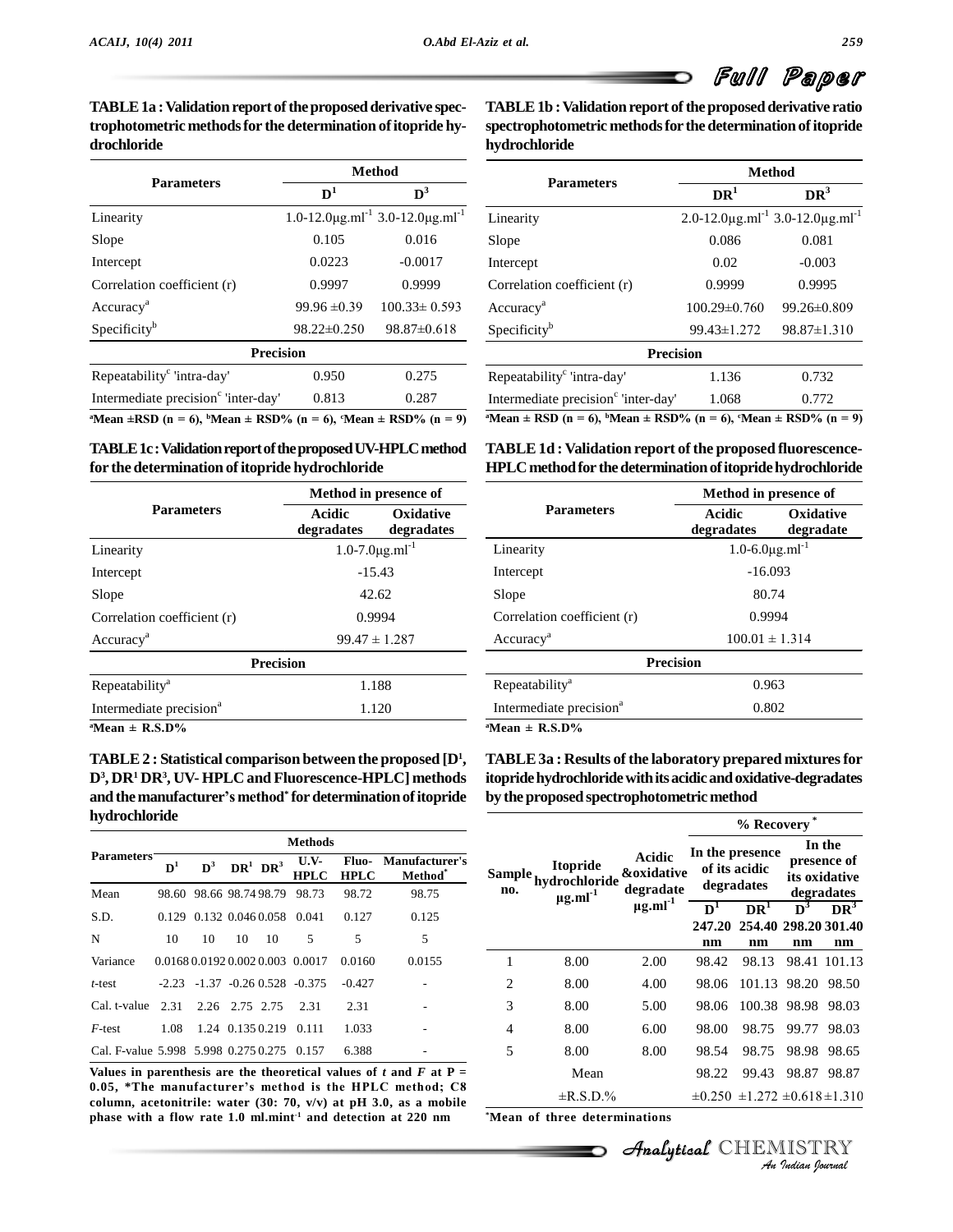were calculated from the regression equation.

#### **RESULTSAND DISCUSSION**

#### **Method development**

**(A) Spectrophotometric method**

#### **(1) Derivative spectrophotometric method**

The UV-spectra of itopride hydrochloride and its acidic and oxidative-degradates showed overlapping asshown in figure 2a and 2b, which would not permit zero order determination of itopride hydrochloride in the presence of its degradates, so derivative spectrophotometric methods were adopted, where zero-crossing point for acidic and oxidative-degradate of itopride hydrochloride were indicated. The first  $(D<sup>1</sup>)$  and the third  $(D^3)$  derivative spectrophotometric methods permitted a selective determination of itopride hydrochloride in the presence of its acidic and oxidative degradates at 247.20 and 298.20 nm, respectively, as shown in figure 3a and 3b.The corresponding regres sion equations were found to be:

## **D<sup>1</sup> 247.20 = 0.105C + 0.0223 r = 0.9997**

**D<sup>3</sup> 298.20 = 0.016C - 0.0017 r = 0.9999**

where,  $D<sup>1</sup>247.20$  and  $D<sup>3</sup>298.2$  are the peak amplitudes at 247.20nm and 298.20 nm, respectively,  $C_{\text{TARIE}}$ are the concentration of itopride hydrochloride in g.ml -1 and risthe correlation coefficient.

#### **(2) Derivative of ratio spectrophotometric method (DR<sup>n</sup>)**

oncentration, which is very important factor in prac-<br>ce, where the best results were obtained by using 0.6 sors<br>g.ml<sup>-1</sup> and 7.0  $\mu$ g.ml<sup>-1</sup> of acidic and oxidative-*I*<sup>1</sup> of acidic<br> *I*<sup>1</sup> of acidic<br> *I*<sub>2</sub> of the ratio s<br> *I*<sub>1</sub> as selective c<br> *I*<sub>15</sub> TRY The main advantage of derivative ratio spectra method ( $DR<sup>n</sup>$ ) might be the chance of taking measurement in correspondence to peaks and that the whole spectrum of interfering substance is cancelled, thus the wavelength selection for calibration is not critical. The main instrumental parameter conditions were optimized for a reliable determination of the compounds. Different divisor concentrations of acidic and oxidative degradates were examined to select an appropriate concentration, which is very important factor in practice, where the best results were obtained by using 0.6 degradates, respectively as divisors. The first  $(DR<sup>1</sup>)$  and the third  $(DR<sup>3</sup>)$  derivative of the ratio spectra at 254.40 and 301.40 nm permitted a selective determination of

CHEMISTRY

| TABLE 3b : Results of the laboratory prepared mixtures for  |  |
|-------------------------------------------------------------|--|
| itopride hydrochloride with its oxidative-degradates by the |  |
| proposed chromatographic method                             |  |

|                | <b>Itopride</b>                           | % Recovery<br>Acid&                                 |             |                             |                                                                 |                               |  |
|----------------|-------------------------------------------|-----------------------------------------------------|-------------|-----------------------------|-----------------------------------------------------------------|-------------------------------|--|
| Sample<br>no.  | hydrochloride<br>$\mu$ g.ml <sup>-1</sup> | oxidative-<br>degradate<br>$\mu$ g.ml <sup>-1</sup> | $U.V-$      | Fluori-<br><b>HPLC HPLC</b> | U.V<br><b>HPLC</b><br>(acidic) (acidic) (Oxidative) (Oxidative) | <b>Fluori-</b><br><b>HPLC</b> |  |
| 1              | 4.00                                      | 0.50                                                | 100.60      | 100.77                      | 100.56                                                          | 99.95                         |  |
| $\overline{c}$ | 4.00                                      | 1.00                                                | 100.40      | 98.17                       | 100.21                                                          | 98.96                         |  |
| 3              | 4.00                                      | 2.00                                                | 98.60       | 100.01                      | 98.33                                                           | 98.81                         |  |
| 4              | 4.00                                      | 3.00                                                | 100.80      | 100.20                      | 98.81                                                           | 98.93                         |  |
| 5              | 4.00                                      | 4.00                                                | 100.20      | 100.23                      | 98.90                                                           | 101.04                        |  |
|                | Mean                                      |                                                     | 100.12      | 99.88                       | 99.36                                                           | 99.54                         |  |
|                | $\pm$ R.S.D.%                             |                                                     | $\pm 0.876$ | $\pm 0.995$                 | $\pm 0.966$                                                     | $\pm 0.961$                   |  |

**\*Mean of three determinations**

**TABLE4a : Resultsfrom robustnesstesting of the proposed spectrophotometricandchromatographicmethodsfor itopride hydrochloride**

| ı vurocmoriue      |                                  |                    |
|--------------------|----------------------------------|--------------------|
| <b>Methods</b>     | <b>Robustness</b><br>(mean ±RSD) |                    |
|                    | D <sup>1</sup>                   | 99.68±0.162        |
| Spectrophotometric | $D^3$                            | $100.31 \pm 0.324$ |
| method             | DR <sup>1</sup>                  | $99.75 \pm 1.41$   |
|                    | DR <sup>3</sup>                  | $98.85 \pm 0.730$  |
|                    | <b>UV</b> detection              | $100.27 \pm 1.042$ |
| UV-HPLC            | Fluorescence<br>detection        | 99.57±0.521        |

**TABLE4b:Results ofsystemsuitability oftheproposedchro matographic methodsfordetermination ofLevetiracetam**

|                               | Itopride hydrochloride Hcl |                                  |              |  |  |  |
|-------------------------------|----------------------------|----------------------------------|--------------|--|--|--|
| <b>Parameters</b>             | <b>UV</b> detection        | <b>Fluorescence</b><br>detection | Limit        |  |  |  |
| Retention time $(t_p)$        | 4.22                       | 7.858                            |              |  |  |  |
| Resolution (Rs)               | 4.49                       | 7.41                             | Rs > 2       |  |  |  |
| Tailing factor (T)            | 1.125                      | 1.25                             | T < 2        |  |  |  |
| Capacity factor $(K')$        | 7.44                       | 6.86                             | 1 < K' < 10  |  |  |  |
| Selectivity factor $(\alpha)$ | 1.36                       | 1.35                             | $\alpha > 1$ |  |  |  |
| Column efficiency (N)         | 4163                       | 12474                            | N > 2000     |  |  |  |
| Retention time $(t_R)$        | 4.22                       | 7.858                            |              |  |  |  |

itopride hydrochloride in the presence of its acidic and oxidative-degradates as shown in figure 4a and 4b, where no noises were observed fromthe selected divi sors. The corresponding regression equations were found to be:

**DR<sup>1</sup> 254.40= 0.0858C + 0.0202 r = 0.9999**

**DR<sup>3</sup> 301.40= 0.0807C - 0.0029 r = 0.9995**

where,  $\text{DR}^{1}_{\ 254.40}$  and  $\text{DR}^{3}_{\ 301.40}$  are the peak ampli-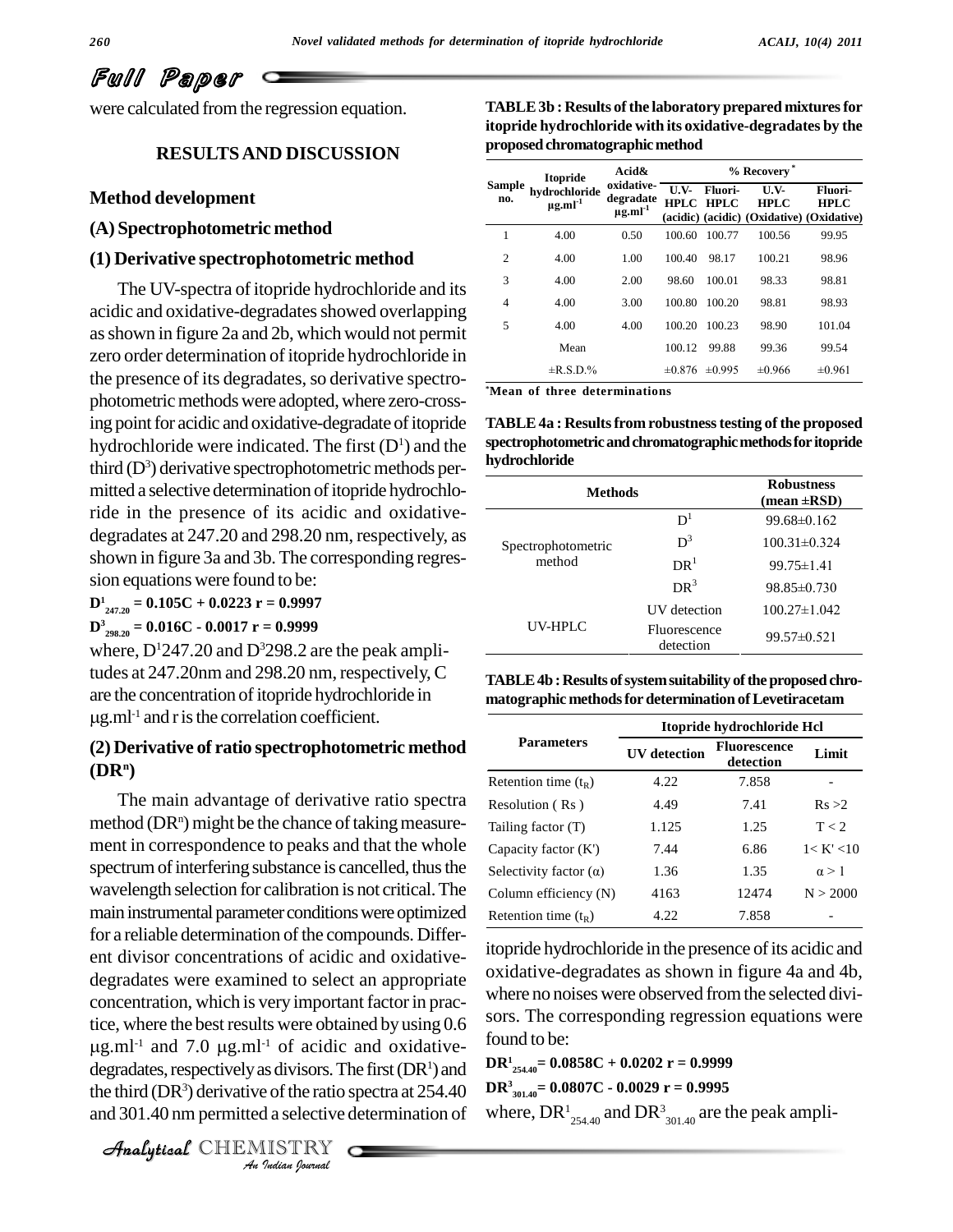| TABLE 5a : Determination of itopride hydrochloride in pharmaceutical preparationsª by the proposed spectrophotometric |  |
|-----------------------------------------------------------------------------------------------------------------------|--|
| methods and application of standard addition technique, in presence of its acidic and oxidative-degradates            |  |

|                                                              |                 |                                  | % Found $\pm$ R.S.D* |                      |                 |                      |                     |                 | <b>Standard addition technique</b> |                      |        |               |  |
|--------------------------------------------------------------|-----------------|----------------------------------|----------------------|----------------------|-----------------|----------------------|---------------------|-----------------|------------------------------------|----------------------|--------|---------------|--|
| <b>Pharmaceutical</b><br>preparations                        | <b>Claimed</b>  | $\mathbf{D}^3$<br>$\mathbf{D}^1$ |                      |                      |                 |                      |                     |                 | <b>Added</b>                       |                      |        | % $Recoveryb$ |  |
|                                                              |                 |                                  |                      | DR <sup>1</sup>      | DR <sup>3</sup> | $(\mu g.ml^{-1})$    | D <sup>1</sup>      | $\mathbf{D}^3$  | DR <sup>1</sup>                    | DR <sup>3</sup>      |        |               |  |
|                                                              |                 |                                  |                      |                      |                 | 3.00                 | 101.17              | 100.73          | 101.00                             | 99.80                |        |               |  |
| Ganaton <sup>®</sup> tablets<br>B.N: 76583/3J/L <sup>a</sup> | $50 \text{ mg}$ | 0.131                            | $99.60 \pm$          | $98.74 \pm$<br>0.047 |                 | 99.66<br>$\pm 0.132$ | $99.59\pm$<br>0.298 | 4.00            | 98.00                              | 98.20                | 100.50 | 99.38         |  |
|                                                              |                 |                                  |                      |                      |                 |                      |                     | 5.00            | 98.13                              | 98.14                | 100.20 | 100.90        |  |
|                                                              |                 |                                  | Mean $\pm$ RSD%      |                      |                 |                      | 99.10<br>±1.810     | 99.02<br>±1.493 | 100.57<br>$\pm 0.402$              | 99.59<br>$\pm 0.298$ |        |               |  |

"Ganaton® tablets (Batch no: 76583/3J/L) (labeled to contain 50 mg itopride hydrochloride per tablet). "Mean of three determinations

tudes at254.40nm and 301.40nm, respectively,C is the concentration of itopride hydrochloride in  $\mu$ g.ml<sup>-1</sup> and r is the correlation coefficient.

#### **(B) Chromatographic method**

## **(1) Chromatographic method using UV detector**  $A = 80.74C - 16.093r = 0.9994$

The separation of itopride hydrochloride from its degradation-products has been performed on XDB hydrochlo<br>C18 column. The proportion of the mobile phase com-correlation<br>ponents was optimized to reduce each of 'retention time (C) Metho C18 column. The proportion of the mobile phase components was optimized to reduce each of 'retention time<br>and tailing' and to enable good resolution from itsdegradates. Several trials were carried out to obtain good and optimum separation of itopride hydrochloride fromits degradation products. Different composition mobile phases with different ratios were tried such as methanol: water  $(70: 30, v/v)$ , and acetonitrile: water  $(10:90, v/v)$ , but the best resolution was obtained upon using methanol: phosphate buffer pH  $4.0$  (35:65, v/v) adjusted by using O-phosphoric acid with a flow rate of 1.0 mlmin<sup>-1</sup> and a detection wavelength 258 nm,  $\frac{1}{10}$ where the maximum sensitivity was observed. The avof 1.0 mlmin<sup>-1</sup> and a detection wavelength 258 nm, investigative investigative was observed. The average retention time was  $4.30 \pm 0.05$  min as shown in was determined was determined was determined was determined was de figure 5a-5c. The regression equation was computed and found to be:

#### **<sup>A</sup> <sup>=</sup> 42.621C <sup>ñ</sup> 15.426 <sup>r</sup> <sup>=</sup> 0.9994**

where, A is the relative peak area;  $C$  is itopride hydro- $A = 42.621C - 15.426 r = 0.9994$  DR<sup>3</sup>)] t<br>where, A is the relative peak area; C is itopride hydro- ing [UV<br>chloride concentration in  $\mu g.ml^{-1}$  and r is the correlation tively. coefficient.

#### **(2) Chromatographic method using fluorescence detector**

All the last procedure mentioned in Chromato graphic method using UV detector, was adopted, where the separation of itopride hydrochloride from its degradation-products has been performed on XDBC25 col-

<sup>-1</sup> sion wavelengths 291/342nm, where the maximum senumn, and fluorescence detection at excitation and emissitivitywas observed. The average retention time was sion wavelengths 291/342nm, where the maximum sensitivity was observed. The average retention time was<br>7.789  $\pm$  0.01 min as shown in figure 6a-6c. The regression equation was computed and found to be: **<sup>A</sup> <sup>=</sup> 80.74C <sup>ñ</sup> 16.093 <sup>r</sup> <sup>=</sup> 0.9994**

where, A is the relative peak area; C is itopride  $A = 80.74C - 16.093$  r = 0.9994<br>where, A is the relative peak area; C is itop<br>hydrochloride concentration in  $\mu g.ml^{-1}$  and hydrochloride concentration in  $\mu$ g.ml<sup>-1</sup>and r is the correlation coefficient.

#### **(C) Method validation**

ICH guidelines **[9]** for validation method were followed, where all validation parameters were shown in TABLE 1a-1d.All the obtained results were statisti cally compared to the manufacturer's method of itopride hydrochloride and no significant differences were found inTABLE2.

#### **Specificity**

 $\alpha$  bo. Degradation behavior of itopride hydrochloride was investigated by the proposed spectrophotometric and chromatographic methods, where the investigated drug was determined in solutions containing different amounts of its acidic and oxidative-degradates by spectrophotometric method using  $[(D<sup>1</sup> and D<sup>3</sup>)$ , and  $(DR<sup>1</sup>$  and  $DR<sup>3</sup>$ ] techniques and by chromatographic method using [UV and fluorescence detection] techniques, respectively. Its Recovery % and R.S.D. % proved the high specificity of the adopted methods, where itopride hydrochloride could be determined in the presence of its acidic and oxidative-degradates(up to 100 %), as shown inTABLE 3a -3b.

# *Inde HPLC<br>June is a meal<br>IISTRY* **Robustness and system suitability of the HPLC method**

The robustness of an analytical procedure is amea-

CHEMISTRY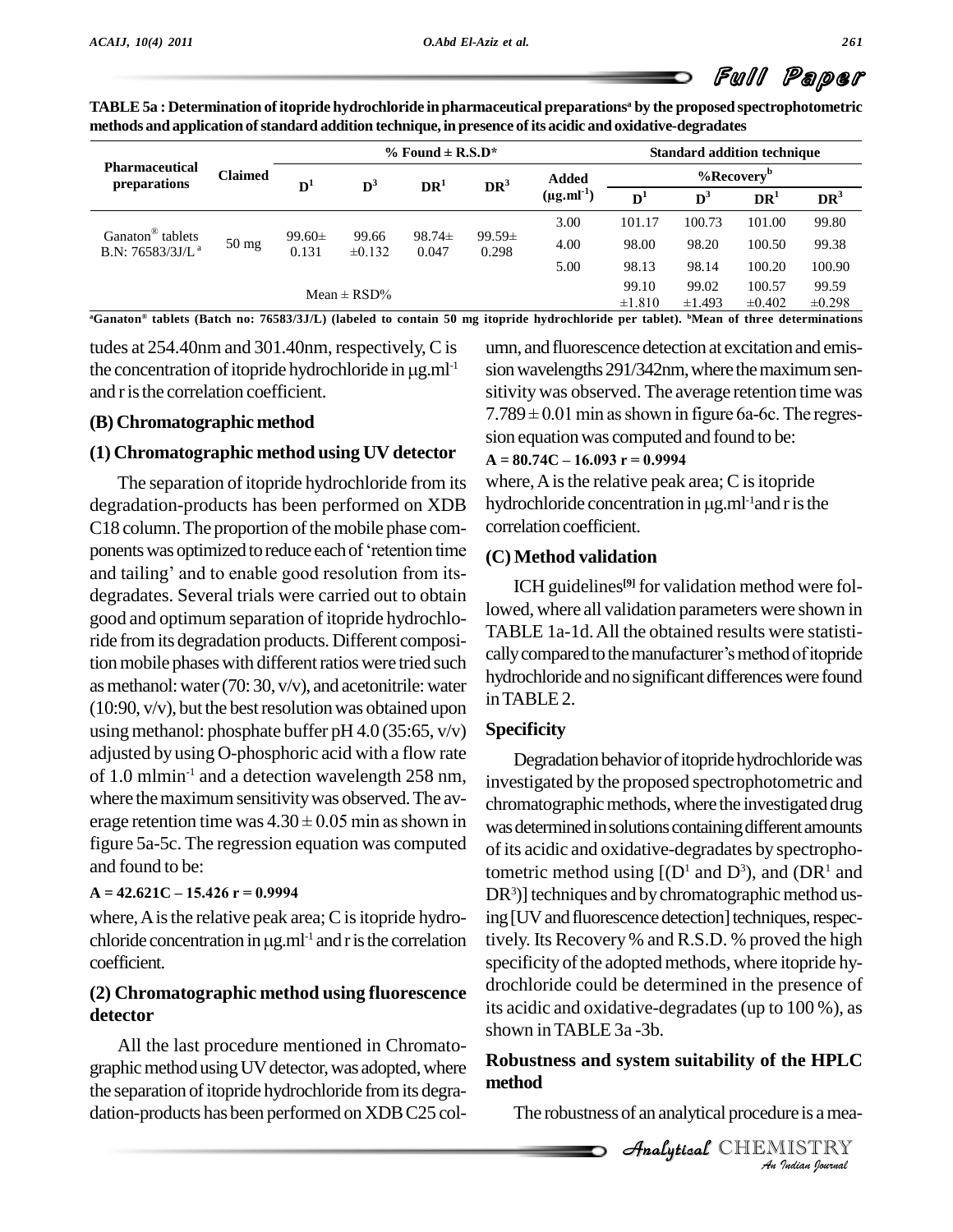**TABLE5b: Determinationofitopridehydrochloride inphar maceutical preparations <sup>a</sup> by the proposed chromatographic methods and application ofstandard addition technique, in**

| Pharmaceutical<br>preparations                             | <b>Claimed</b> | % Found $\pm$ R.S.D* |                        | <b>Standard addition technique</b> |                        |                      |
|------------------------------------------------------------|----------------|----------------------|------------------------|------------------------------------|------------------------|----------------------|
|                                                            |                | U.V<br><b>HPLC</b>   | Fluori-<br><b>HPLC</b> | Added<br>$(\mu g.ml^{-1})$         | %Recovery <sup>b</sup> |                      |
|                                                            |                |                      |                        |                                    | U.V-<br><b>HPLC</b>    | <b>Fluori-HPLC</b>   |
| Ganaton <sup>®</sup> tablets<br>B.N: 76583/3J/L 50 mg<br>a |                | $98.73+$<br>0.042    | $98.72 \pm$<br>0.129   | 1.00                               | 99.28                  | 101.57               |
|                                                            |                |                      |                        | 2.00                               | 101.75                 | 101.66               |
|                                                            |                |                      |                        | 3.00                               | 100.67                 | 98.32                |
| Mean $\pm$ RSD%                                            |                |                      |                        |                                    | $100.90\pm$<br>1.391   | $100.74\pm$<br>1.499 |

**<sup>a</sup>Ganaton tablets (Batch no: 76583/3J/L) (labeled to contain 50 mg itopride hydrochloride per tablet). <sup>b</sup>Mean of three determi nations**

sure of its capacity to remain unaffected after slit but deliberate changes in the analytical conditions. Separation of studied drug from its different degradates was performed under these conditions. In the propped spectrophotometric methods, the parameters of robustness were done in alterations of the used solvent and wavelengths, while in chromatographic methods; the alter ations were done in wavelengths, flow rate, composition in mobile phase, and PH, (TABLE 4a). The system suitability parameters of HPLC method were evaluated **[27]** (TABLE 4b).

#### **Standard addition technique**

To check the validity of the proposed methods, the standard addition method was applied by adding each drug to the previously analyzed tablets. The recovery of it was calculated by comparing the concentration obtained from the spiked samples with that of the pure drug. The results of analysis of the commercial tablets and the standard addition method (recovery study) of itopride hydrochloride are shown in TABLE 5a-5b suggested that there is no interference from any excipients, which are normally present in tablets.

#### **Identification of acidic and oxidative-degradates of itopride hydrochloride by structure elucidation**

it is completely degraded in a short time relative to al-*I* in a short in<br>*I* h is considered<br>*I* degradates b<br>*I* ISTRY kaline-degradation, which is considered a new way for In this work, we were concerned with the acidic and oxidative-degradation of itopride hydrochloride, as determination of itopride hydrochloride in presence of its acidic and oxidative- degradates by using spectro photometric methods.

Itopride hydrochloride was influenced by refluxing Itopride hydrochloride was influenced by refluxing<br>with 5.0 M HCl for 3-hrs at  $100^{\circ}$ C, giving two acidicdegradates. Also, it was subjected to oxidative stresswith 5.0 M HCl for 3-hrs at 100°C, giving two acidic-<br>degradates. Also, it was subjected to oxidative stress-<br>testing by refluxing with 30%  $H_2O_2$  for 2 hours at 100°C,<br>giving one oxidative-degradate.

The identity of the acidic and oxidative-degradates was confirmedbyadoptingLC-MSfor each one,where **Fluori-HPLC** the molecular ion peak of itopride hydrochloride at 394.9 m/z was completely disappeared and two new molecular ion peaks were delivered when it was subjected to acidic hydrolysis and resulting in N dealkylation of itopride hydrochloride corresponding to 165 and 183 m/z, while on exposuring to oxidation resulting in formation of N-Oxide product, and a new molecular ion peak at 314 m/z was appeared as shown in figure 7 and 8.

#### **CONCLUSION**

The proposed methods are accurate, precise and specific ones, where itopride hydrochloride can be determined in bulk powder and in pharmaceutical preparations without interference from common excipients present, also it can be determined in the presence of its acidic and oxidative-degradates.ICH guidelines were followed throughout the study for method validation and stress testing, and the suggested methods can be applied for routine quality control analysis and stability studies.

#### **REFERENCES**

- **FREFERENCES**<br> **[1]** Martindle; 'The Complete Drug Reference', 35<sup>th</sup> Edition, the Bath Press.
- **[2]** M.Taisei, N.Eiji, N.Osamu; Drug Metab.Dispos., **28**, 1231-1237 **(2000)**.
- **[3]** Y.S.Kim,T.H.Kim, C.S.Choi, Y.M.Shon, S.W.Kim G..S.Seo; World J.Gastroenterol., **11**, 210-214 **(2005)**.
- **[4]** H.Louis, J.Deviere; Gastrointest.Endosci.Clin. N.Am., **13**, 191 **(2003)**.
- **[5]** S.Yasuda, A.Ohnishi, T.Ogawa, Y.Tomano, J.Hasegawa, H.Nakai, Y.Shimamura, N.Morishita; Int.J.Clin.Pharmacol.Ther., **32**, 466 **(1994)**.
- **[6]** S.Takakuwa, S.Chiku, H.Nakata, T.Yuzuriha, N.Mano, N.Asakawa; J.Chromatogr.B, **673**, 311 **(1995)**.

CHEMISTRY